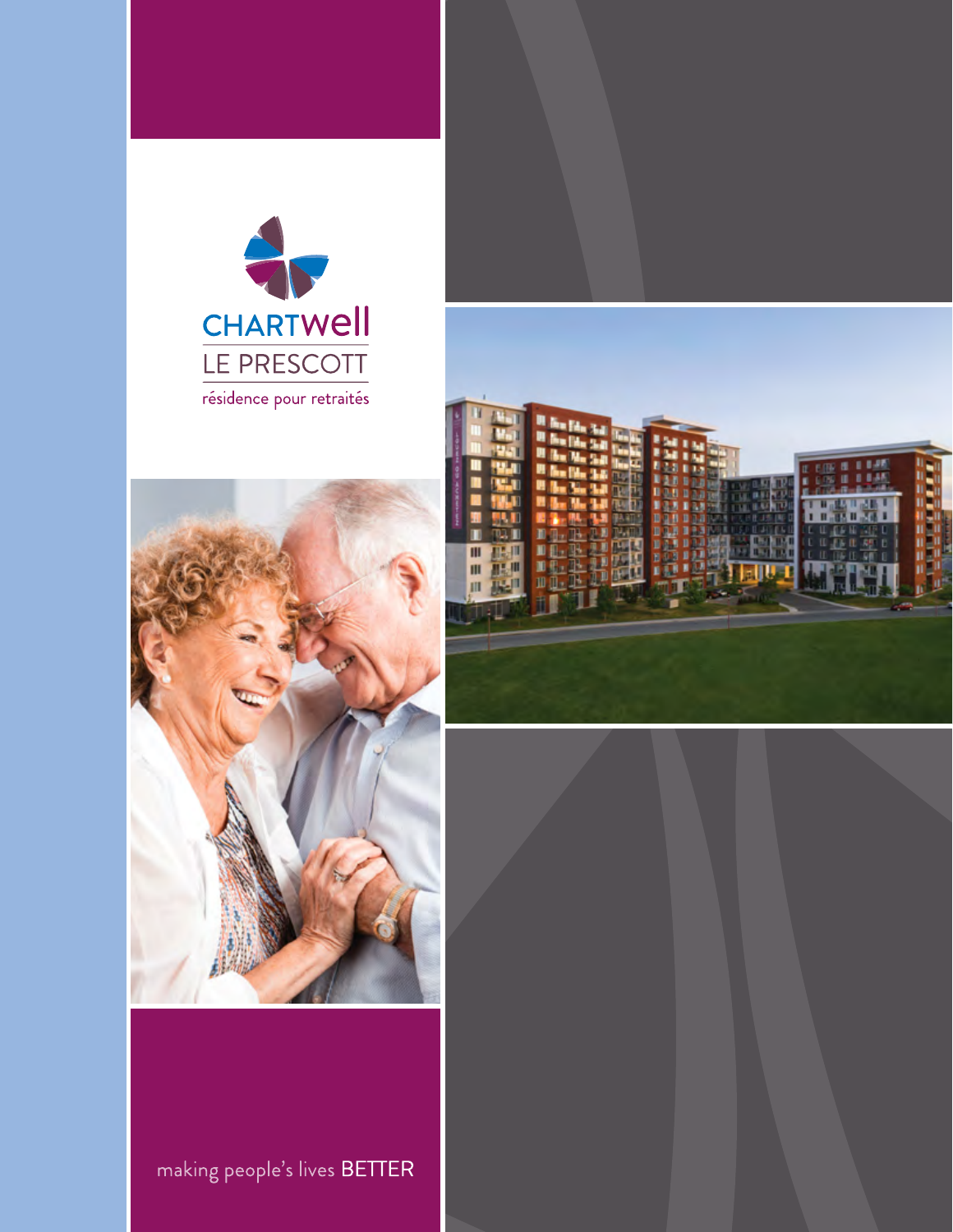

## PART OF OUR COMMUNITY SINCE 2017

Offering a safe, social atmosphere within the vibrant community of Vaudreuil-Dorion, Chartwell Le Prescott is a retirement residence for seniors seeking an independent living lifestyle. Our modern atmosphere, bright and spacious suites, and warm décor make our residence an ideal setting for a worry-free retirement.

Located beside the Vaudreuil-Dorion train station, our retirement residence combines the convenience of city living with the peacefulness of a residential neighbourhood. Our most

prominent neighbour is the local clinic, which you can access across the street. You may also recognize our outlet stores—Les Avenues Vaudreuil—with your choice of big brand names in beauty, clothing and much more. And if you wish to stay active, you may find yourself visiting the Multisports centre, or taking your grandkids to Parc Audrée-Joliat, a popular winter location for sliding. While you're out, you can also run errands at the local pharmacy or visit the SAQ!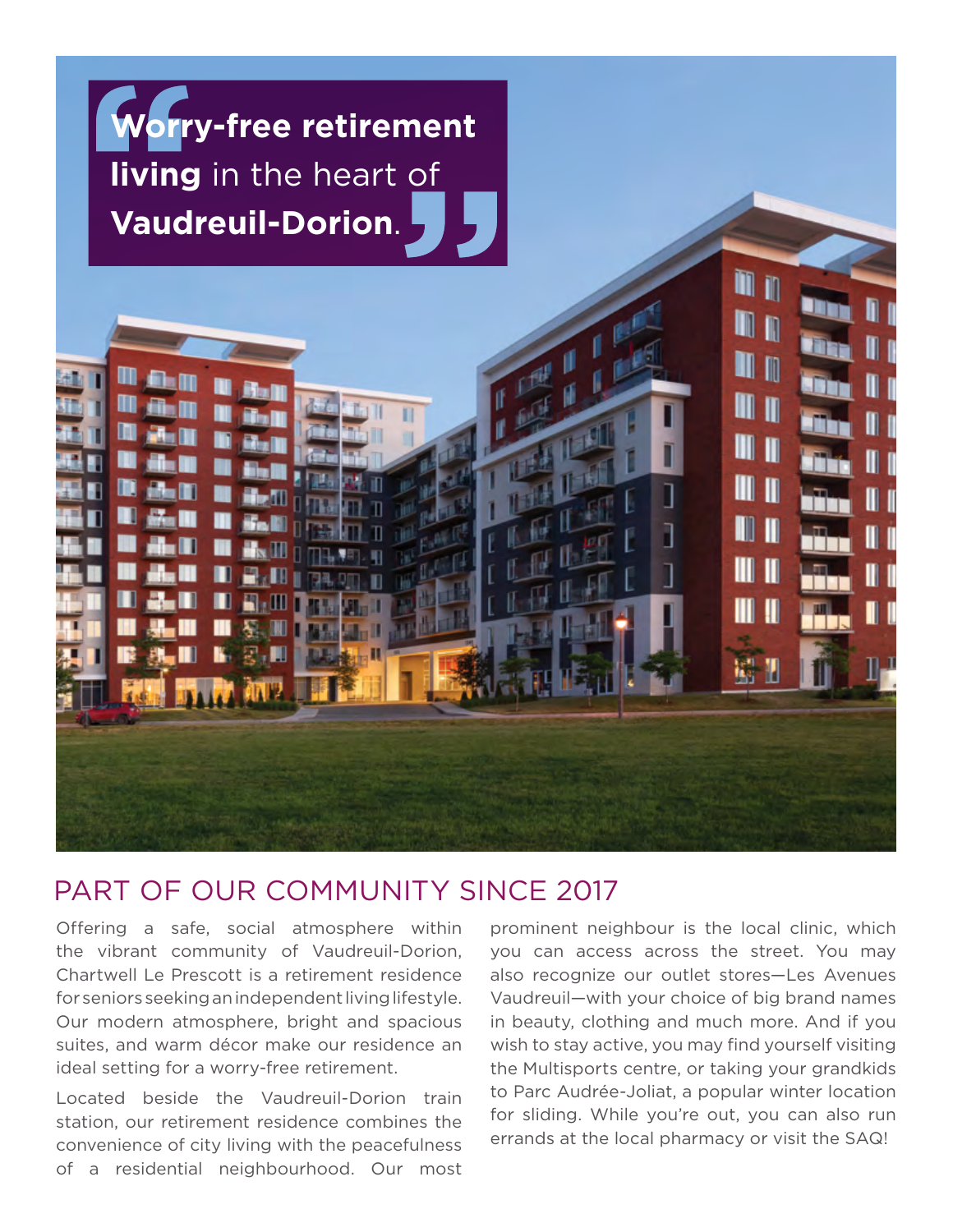## OUR UNIQUE LIFESTYLE

supports one another. With a wine cellar, movie theatre, indoor pool and golf simulator, Chartwell Le Prescott provides many opportunities for you to connect with others or spend time relaxing in peaceful surroundings. Here, you can enjoy the sense of comfort that comes from being a part of a close-knit, friendly community who

At Chartwell Le Prescott, you have a wide selection of apartments to choose from, including studio, one-, two- and three-bedroom layouts. Discover our superior finishes to add that stylish touch to your new home too! The option is yours, whether you'd like to stay in and cook a meal in your full kitchen or head down to our dining room where we offer a variety of tasty and nutritious meals. We also offer monthly housekeeping, along with additional services to help you live worry-free.

### Explore our Living at Chartwell brochure to learn more about dining, lifestyle activities and personalized care services.









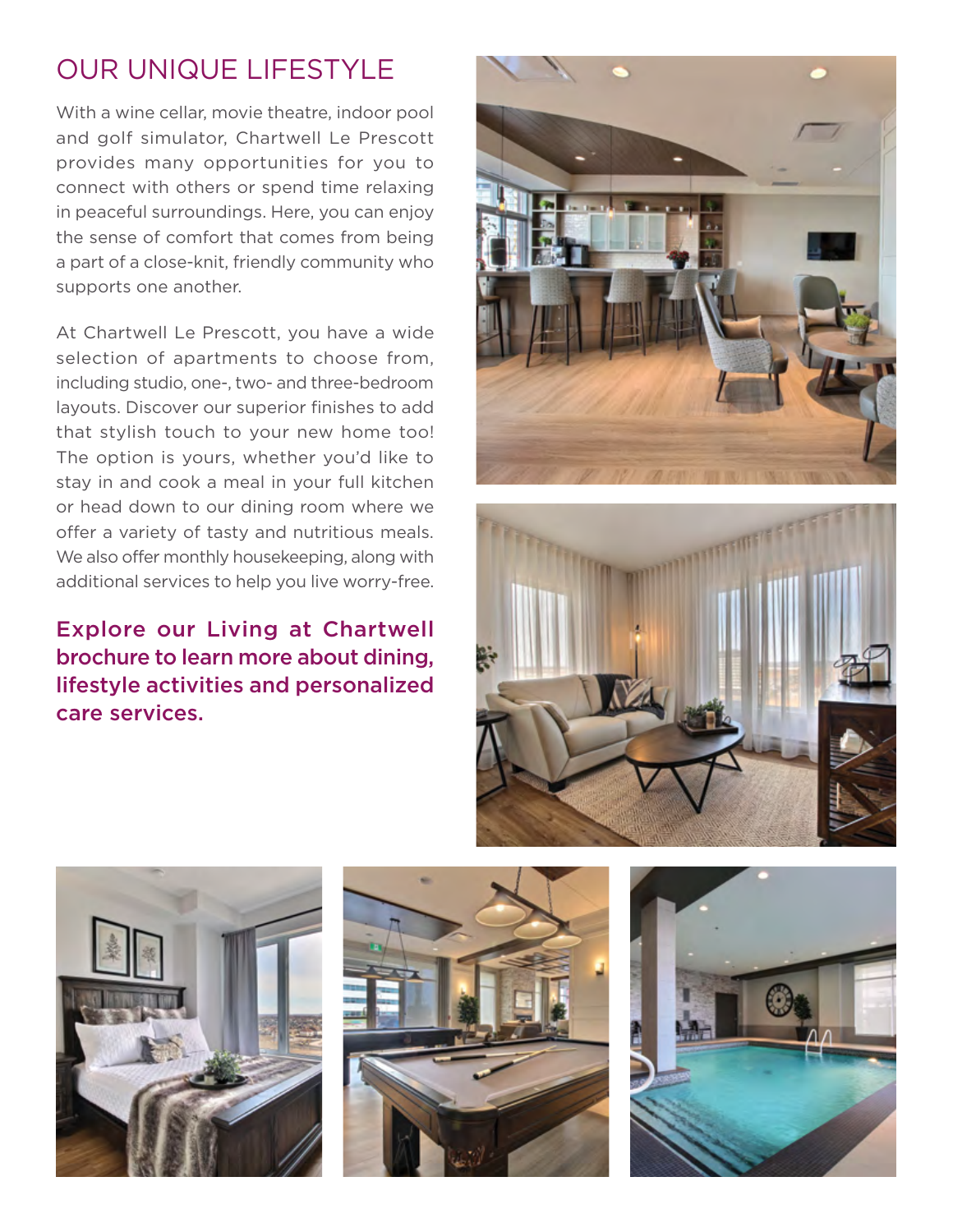## FACTS & FEATURES



# IN THE NEIGHBOURHOOD

|  | ■ Grocery stores |  |  |
|--|------------------|--|--|
|  |                  |  |  |

- 
- 

### **ACTIVITIES**

- Restaurants **Dentist**
- 
- 
- 
- Pharmacies Medical clinics Liquor stores
- Shopping **Banks Banks Veterinary clinics Veterinary clinics**
- **LiveNow program Exercise Exercise With South American** Voga **Social and recreational Community Intervents Billiards** programs **Gardening Community** Gardening **Community** Constants and Development Community Community Community Community Community Community Community Community Community Community Community Community Community Community Com Day trips\* DINING SERVICES • Diversified menu **Flexible dining times** • Meals for guests\*
	- $\bullet$  À la carte menu  $\bullet$  Themed dinner\*  $\bullet$  Catering\*
	- Open seating dining

### CARE SERVICES

- Medication supervision/ Assistance with activities On-site Nurse of daily living\* **and the set of daily living\* Pharmacy**
- 
- 

- AMENITIES
- Dining room **Wine cellar Movie theatre** Private dining room **Activity room Pool**
- Bistro/cafe Fitness room Library Care
- -
- 
- 
-